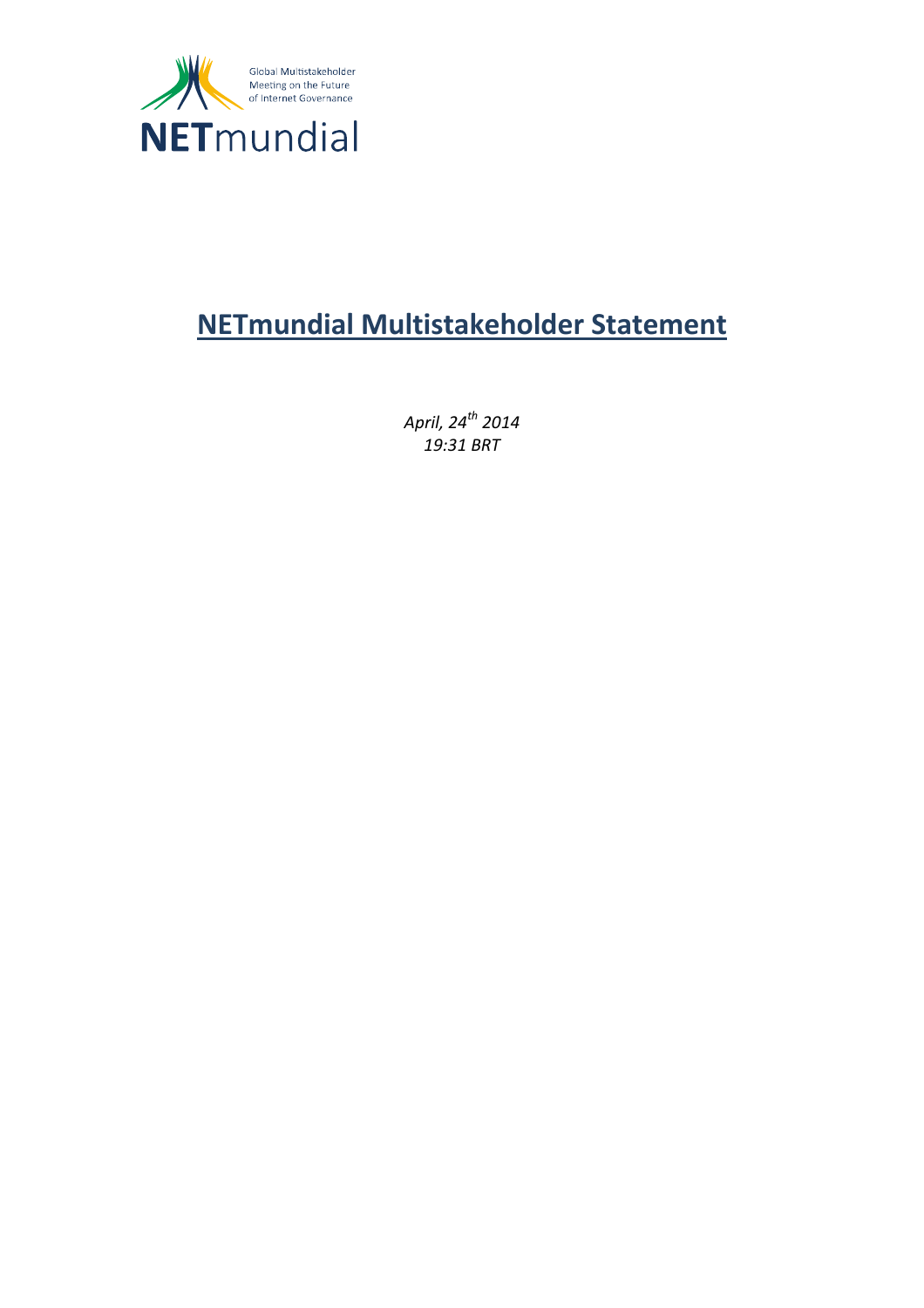

## **[PREAMBLE](https://document.netmundial.br/introduction/)**

This is the non-binding outcome of a bottom-up, open, and participatory process involving thousands of people from governments, private sector, civil society, technical community, and academia from around the world. The NETmundial conference was the first of its kind. It hopefully contributes to the evolution of the Internet governance ecosystem.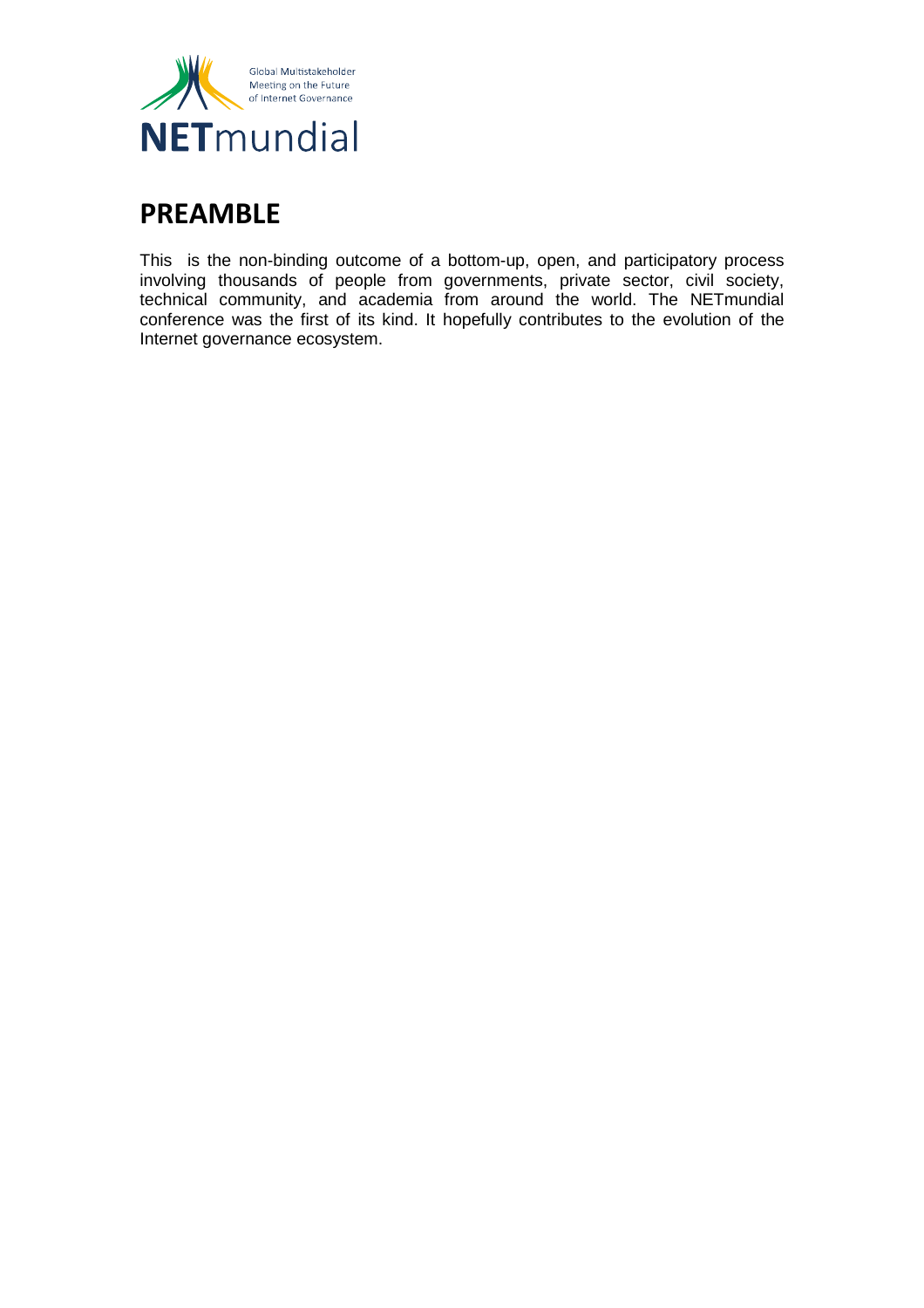

The Global Multistakeholder Meeting on the Future of Internet Governance, also known as NETmundial, is convened to discuss two important issues relevant for the future evolution of the Internet, in an open and multistakeholder fashion:

- 1. [Internet Governance Principles,](https://document.netmundial.br/1-internet-governance-principles/) and
- 2. [Roadmap for the future evolution of the Internet Governance Ecosystem](https://document.netmundial.br/2-roadmap-for-the-future-evolution-of-the-internet-governance/)

The recommendations in this document have been prepared with the view to guiding NETmundial to consensus. This has been a collaborative effort among representatives of all stakeholder groups.

More than 180 contributions have been received from all stakeholders around the globe. Those contributions have been taken as the basis for the elaboration of the recommendations submitted here to the participants of NETmundial towards the development of broad consensus.

The recommendations of NETmundial are also intended to constitute a potentially valuable contribution for use in other Internet governance related fora and entities.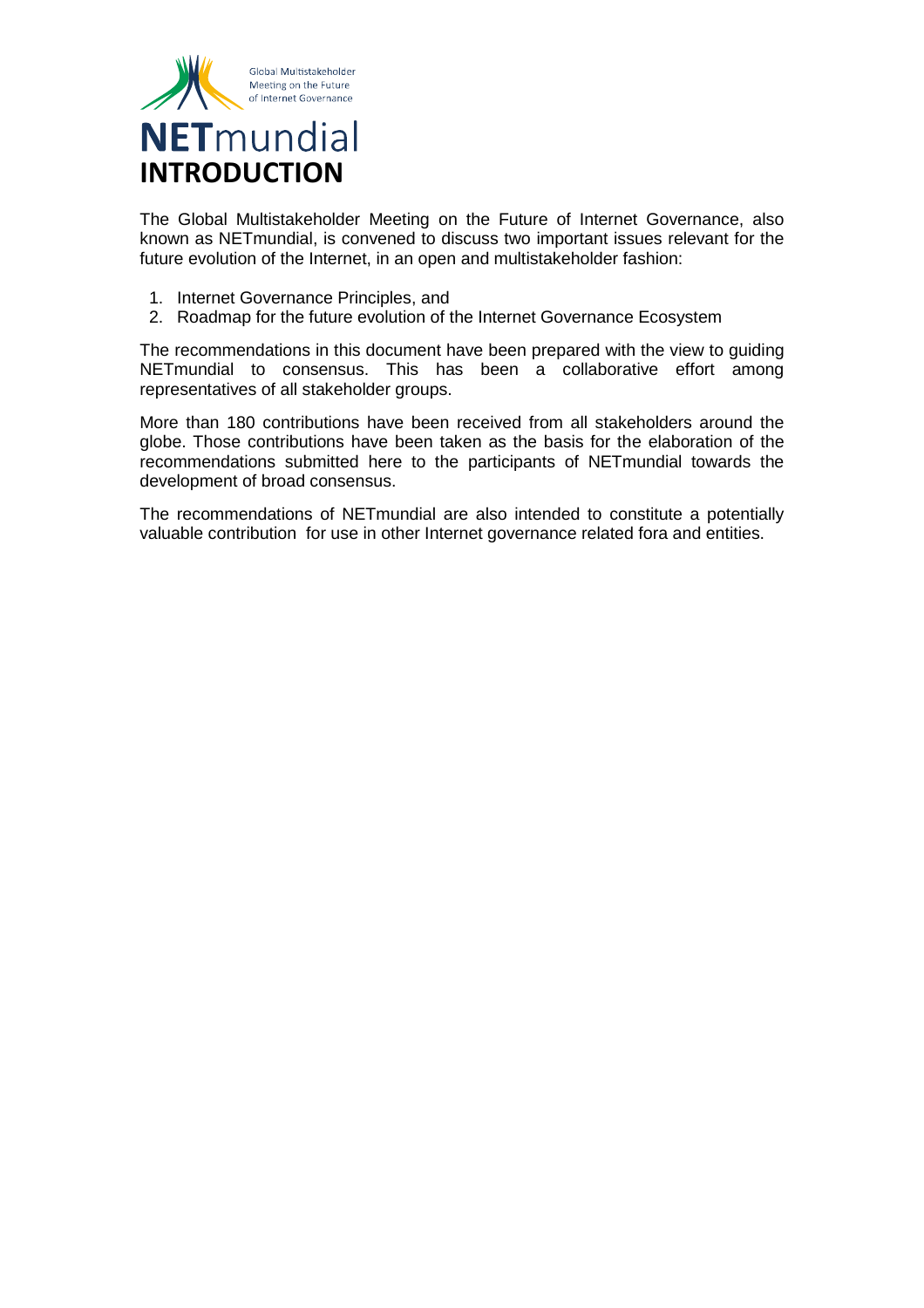

## **[1. INTERNET GOVERNANCE PRINCIPLES](https://document.netmundial.br/1-internet-governance-principles/)**

NETmundial identified a set of common principles and important values that contribute for an inclusive, multistakeholder, effective, legitimate, and evolving Internet governance framework and recognized that the Internet is a global resource which should be managed in the public interest.

## **HUMAN RIGHTS AND SHARED VALUES**

Human rights are universal as reflected in the Universal Declaration of Human Rights and that should underpin Internet governance principles. Rights that people have **offline** must also be protected **online**, in accordance with international human rights legal obligations, including the International Covenants on Civil and Political Rights and Economic, Social and Cultural Rights, and the Convention on the Rights of Persons with Disabilities. Those rights include, but are not limited to:

- **Freedom of expression:** Everyone has the right to freedom of opinion and expression; this right includes freedom to hold opinions without interference and to seek, receive and impart information and ideas through any media and regardless of frontiers.
- **Freedom of association:** Everyone has the right to peaceful assembly and association online, including through social networks and platforms.
- **Privacy:** The right to privacy must be protected. This includes not being subject to arbitrary or unlawful surveillance, collection, treatment and use of personal data. The right to the protection of the law against such interference should be ensured.
	- Procedures, practices and legislation regarding the surveillance of communications, their interception and collection of personal data, including mass surveillance, interception and collection, should be reviewed, with a view to upholding the right to privacy by ensuring the full and effective implementation of all obligations under international human rights law.
- **Accessibility:** persons with disabilities should enjoy full access to online resources Promote the design, development, production and distribution of accessible information, technologies and systems on the internet.
- **Freedom of information and access to information:** Everyone should have the right to access, share, create and distribute information on the Internet, consistent with the rights of authors and creators as established in law.
- **Development:** all people have a right to development and the Internet has a vital role to play in helping to achieve the full realization of internationally agreed sustainable development goals. It is a vital tool for giving people living in poverty the means to participate in development processes.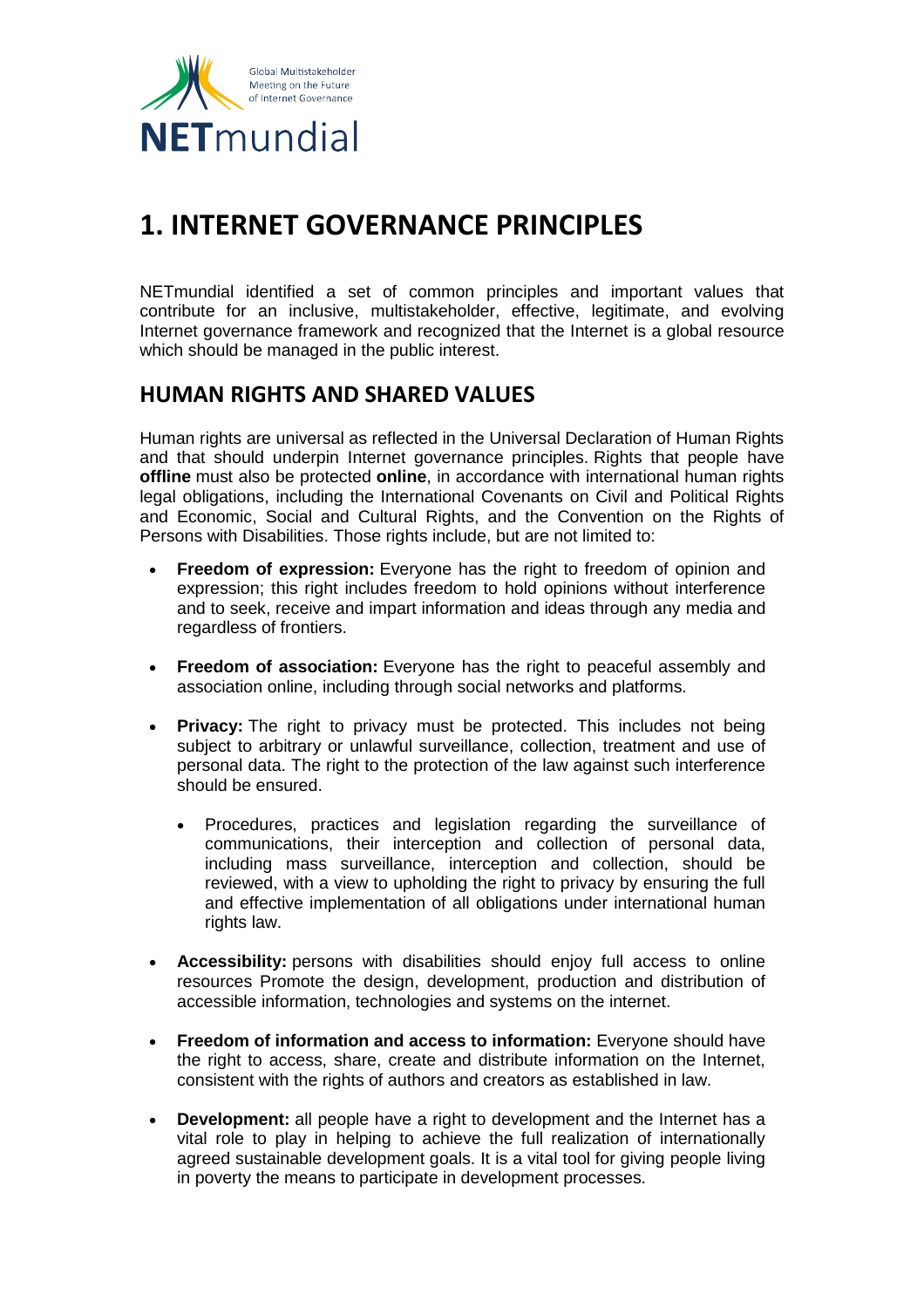

## **PROTECTION OF INTERMEDIARIES**

Intermediary liability limitations should be implemented in a way that respects and promotes economic growth, innovation, creativity and free flow of information. In this regard, cooperation among all stakeholders should be encouraged to address and deter illegal activity, consistent with fair process.

## **CULTURE AND LINGUISTIC DIVERSITY**

Internet governance must respect, protect and promote cultural and linguistic diversity in all its forms.

### **UNIFIED AND UNFRAGMENTED SPACE**

Internet should continue to be a globally coherent, interconnected, stable, unfragmented, scalable and accessible network-of-networks, based on a common set of unique identifiers and that allows data packets/information to flow freely endto-end regardless of the lawful content.

## **SECURITY, STABILITY AND RESILIENCE OF THE INTERNET**

Security, stability and resilience of the Internet should be a key objective of all stakeholders in Internet governance. As a universal global resource, the Internet should be a secure, stable, resilient, reliable and trustworthy network. Effectiveness in addressing risks and threats to security and stability of the Internet depends on strong cooperation among different stakeholders.

## **OPEN AND DISTRIBUTED ARCHITECTURE**

The Internet should be preserved as a fertile and innovative environment based on an open system architecture, with voluntary collaboration, collective stewardship and participation, and upholds the end-to-end nature of the open Internet, and seeks for technical experts to resolve technical issues in the appropriate venue in a manner consistent with this open, collaborative approach.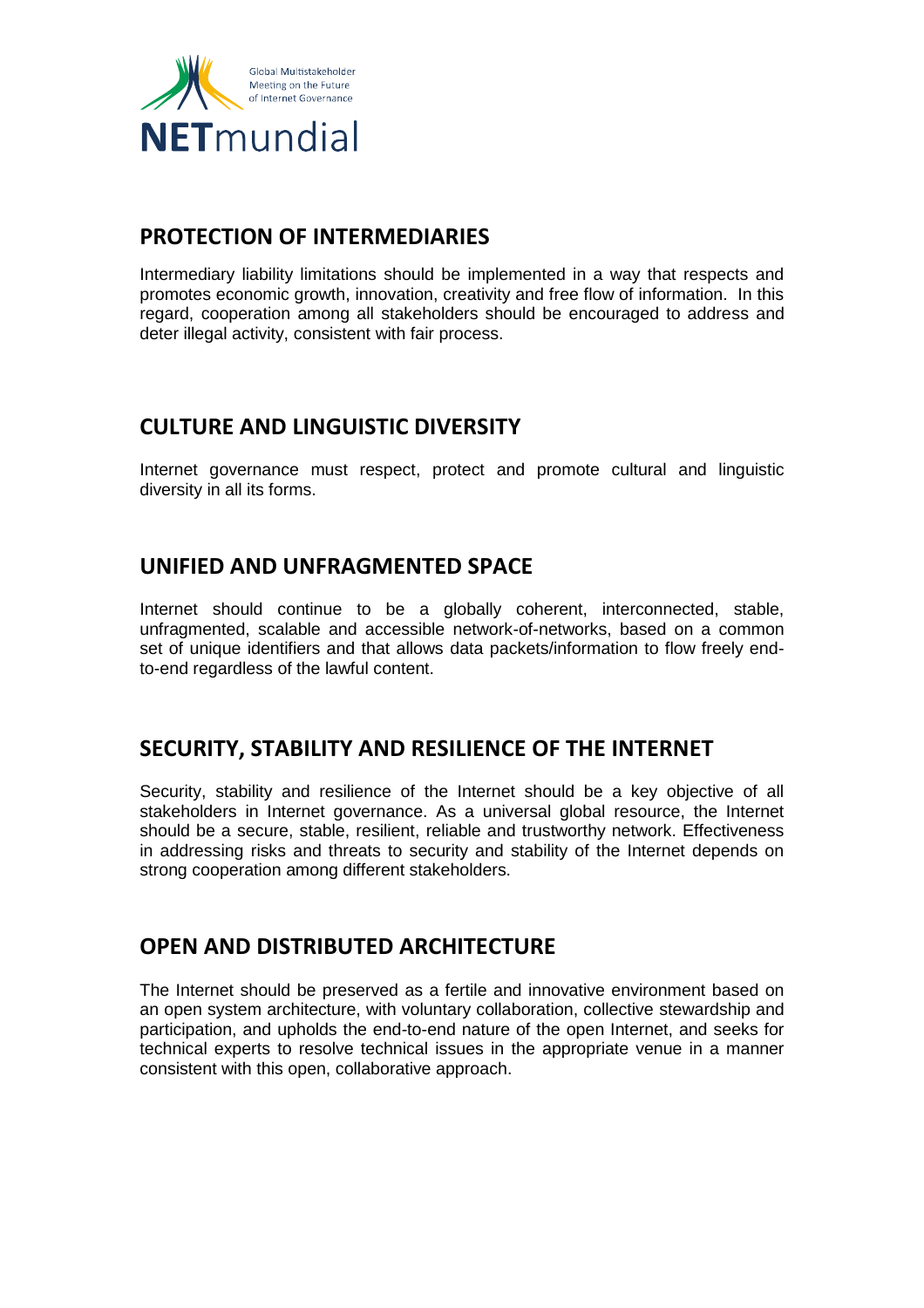

## **ENABLING ENVIRONMENT FOR SUSTAINABLE INNOVATION AND CREATIVITY**

The ability to innovate and create has been at the heart of the remarkable growth of the Internet and it has brought great value to the global society. For the preservation of its dynamism, Internet governance must continue to allow permissionless innovation through an enabling Internet environment, consistent with other principles in this document. Enterprise and investment in infrastructure are essential components of an enabling environment.

#### **INTERNET GOVERNANCE PROCESS PRINCIPLES**

- **Multistakeholder**: Internet governance should be built on democratic, multistakeholder processes, ensuring the meaningful and accountable participation of all stakeholders, including governments, the private sector, civil society, the technical community, the academic community and users. The respective roles and responsibilities of stakeholders should be interpreted in a flexible manner with reference to the issue under discussion.
- **Open, participative, consensus driven governance**: The development of international Internet-related public policies and Internet governance arrangements should enable the full and balanced participation of all stakeholders from around the globe, and made by consensus, to the extent possible.
- **Transparent**: Decisions made must be easy to understand, processes must be clearly documented and follow agreed procedures, and procedures must be developed and agreed upon through multistakeholder processes.
- **Accountable:** Mechanisms for independent checks and balances as well as for review and redress should exist. Governments have primary, legal and political accountability for the protection of human rights
- **Inclusive and equitable**: Internet governance institutions and processes should be inclusive and open to all interested stakeholders. Processes, including decision making, should be bottom-up, enabling the full involvement of all stakeholders, in a way that does not disadvantage any category of stakeholder.
- **Distributed**: Internet Governance should be carried out through a distributed, decentralized and multistakeholder ecosystem.
- **Collaborative**: Internet governance should be based on and encourage collaborative and cooperative approaches that reflect the inputs and interests of stakeholders.
- **Enabling meaningful participation:** Anyone affected by an Internet governance process should be able to participate in that process. Particularly,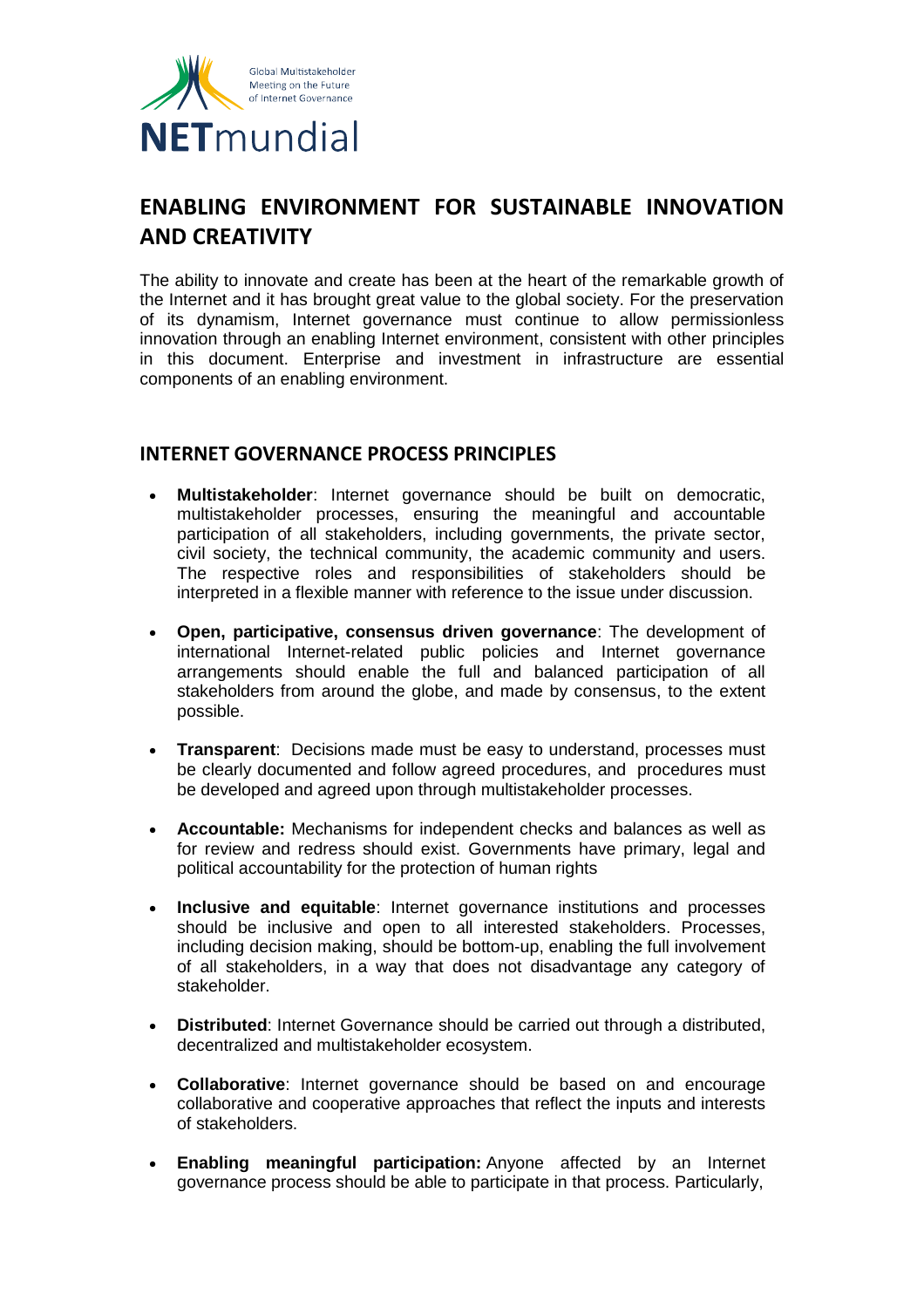

Internet governance institutions and processes should support capacity building for newcomers, especially stakeholders from developing countries and underrepresented groups.

**Access and low barriers:** Internet governance should promote universal, equal opportunity, affordable and high quality Internet access so it can be an effective tool for enabling human development and social inclusion. There should be no unreasonable or discriminatory barriers to entry for new users. Public access is a powerful tool for providing access to the Internet.

 **Agility**: Policies for access to Internet services should be future oriented and technology neutral, so that they are able to accommodate rapidly developing technologies and different types of use.

## **OPEN STANDARDS**

Internet governance should promote open standards, informed by individual and collective expertise and decisions made by rough consensus, that allow for a global, interoperable, resilient, stable, decentralized, secure, and interconnected network, available to all. Standards must be consistent with human rights and allow development and innovation.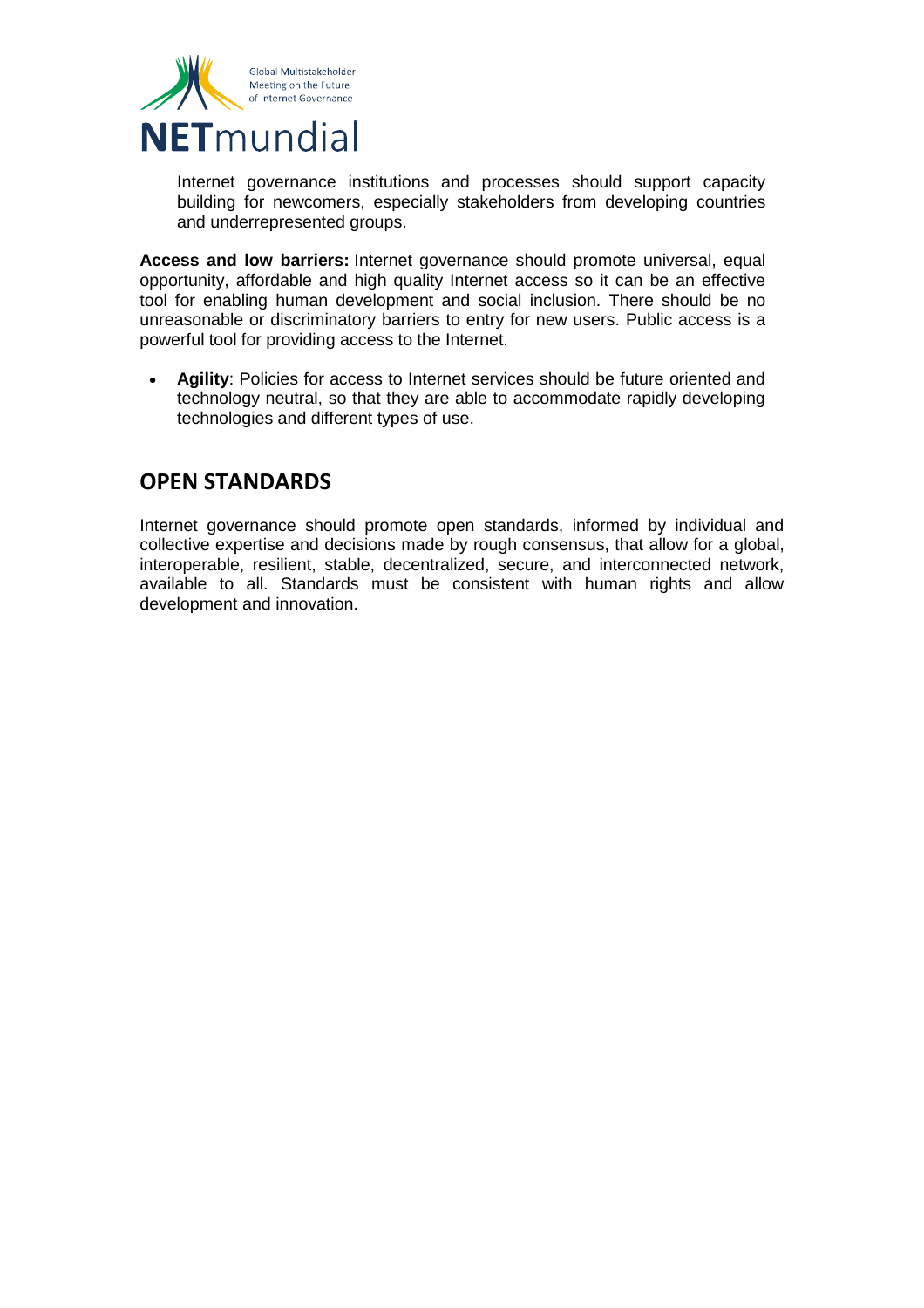

# **[2. ROADMAP FOR THE FUTURE EVOLUTION OF](https://document.netmundial.br/2-roadmap-for-the-future-evolution-of-the-internet-governance/)  [THE INTERNET GOVERNANCE](https://document.netmundial.br/2-roadmap-for-the-future-evolution-of-the-internet-governance/)**

The objective of this proposed roadmap for the future evolution of Internet governance is to outline possible steps forward in the process of continuously improving the existing Internet governance framework ensuring the full involvement of all stakeholders in their respective roles and responsibilities.

The Internet governance framework is a distributed and coordinated ecosystem involving various organizations and fora. It must be inclusive, transparent and accountable, and its structures and operations must follow an approach that enables the participation of all stakeholders in order to address the interests of all those who use the Internet as well as those who are not yet online.

The implementation of the Tunis Agenda has demonstrated the value of the multistakeholder model in Internet governance. The valuable contribution of all stakeholders to Internet governance should be recognized. Due to the successful experiences this model should be further strengthened, improved and evolved.

Internet governance should promote sustainable and inclusive development and for the promotion of human rights. Participation should reflect geographic diversity and include stakeholders from developing, least developed countries and small island developing states.

## **I. Issues that deserve attention of all stakeholders in the future evolution of Internet governance.**

1. Internet governance decisions are sometimes taken without the meaningful participation of all stakeholders. It is important that multistakeholder decision-making and policy formulation are improved in order to ensure the full participation of all interested parties, recognizing the different roles played by different stakeholders in different issues.

2. Enhanced cooperation as referred to in the Tunis Agenda to address international public policy issues pertaining to the Internet must be implemented on a priority and consensual basis. Taking into consideration the efforts of the CSTD working group on enhanced cooperation, it is important that all stakeholders commit to advancing this discussion in a multistakeholder fashion.

3. Stakeholder representatives appointed to multistakeholder Internet governance processes should be selected through open, democratic, and transparent processes. Different stakeholder groups should self-manage their processes based on inclusive, publicly known, well defined and accountable mechanisms.

4. There is a need to develop multistakeholder mechanisms at the national level owing to the fact that a good portion of Internet governance issues should be tackled at this level. National multistakeholder mechanisms should serve as a link between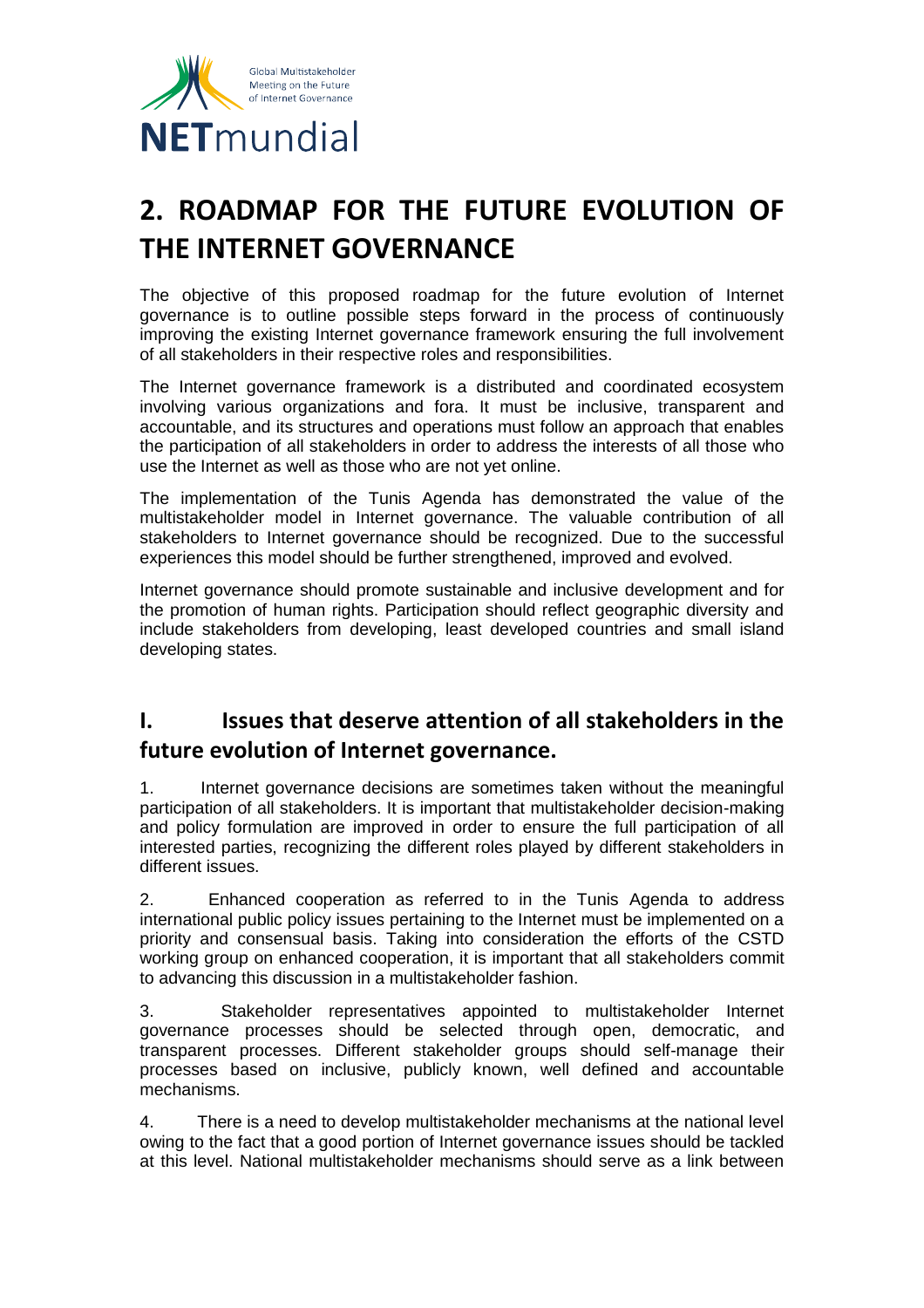

local discussions and regional and global instances. Therefore a fluent coordination and dialogue across those different dimensions is essential.

5. There should be meaningful participation by all interested parties in Internet governance discussions and decision-making, with attention to geographic, stakeholder and gender balance in order to avoid asymmetries.

6. Enabling capacity building and empowerment through such measures such as remote participation and adequate funding, and access to meaningful and timely information are essential for promoting inclusive and effective Internet governance.

7. All stakeholders should renew their commitment to build a people centered, inclusive and development oriented Information Society as defined by the WSIS outcome documents. Therefore in pursuing the improvements of the Internet governance ecosystem, the focus on development should be retained.

8. Internet governance discussions would benefit from improved communication and coordination between technical and non-technical communities, providing a better understanding about the policy implications in technical decisions and technical implications in policy decision-making.

## **II. Issues dealing with institutional improvements.**

1. All of the organizations with responsibilities in the Internet governance ecosystem should develop and implement principles for transparency, accountability and inclusiveness. All such organizations should prepare periodic reports on their progress and status on these issues. Those reports should be made publicly available.

2. Consideration should be given to the possible need for mechanisms to consider emerging topics and issues that are not currently being adequately addressed by existing Internet governance arrangements.

3. There is a need for a strengthened Internet Governance Forum (IGF). Important recommendations to that end were made by the UN CSTD working group on IGF improvements. It is suggested that these recommendations will be implemented by the end of 2015.

Improvements should include inter-alia:

a. Improved outcomes: Improvements can be implemented including creative ways of providing outcomes/recommendations and the analysis of policy options;

b. Extending the IGF mandate beyond five-year terms;

c. Ensuring guaranteed stable and predictable funding for the IGF, including through a broadened donor base, is essential;

d. The IGF should adopt mechanisms to promote worldwide discussions between meetings through intersessional dialogues.

A strengthened IGF could better serve as a platform for discussing both long standing and emerging issues with a view to contributing to the identification of possible ways to address them.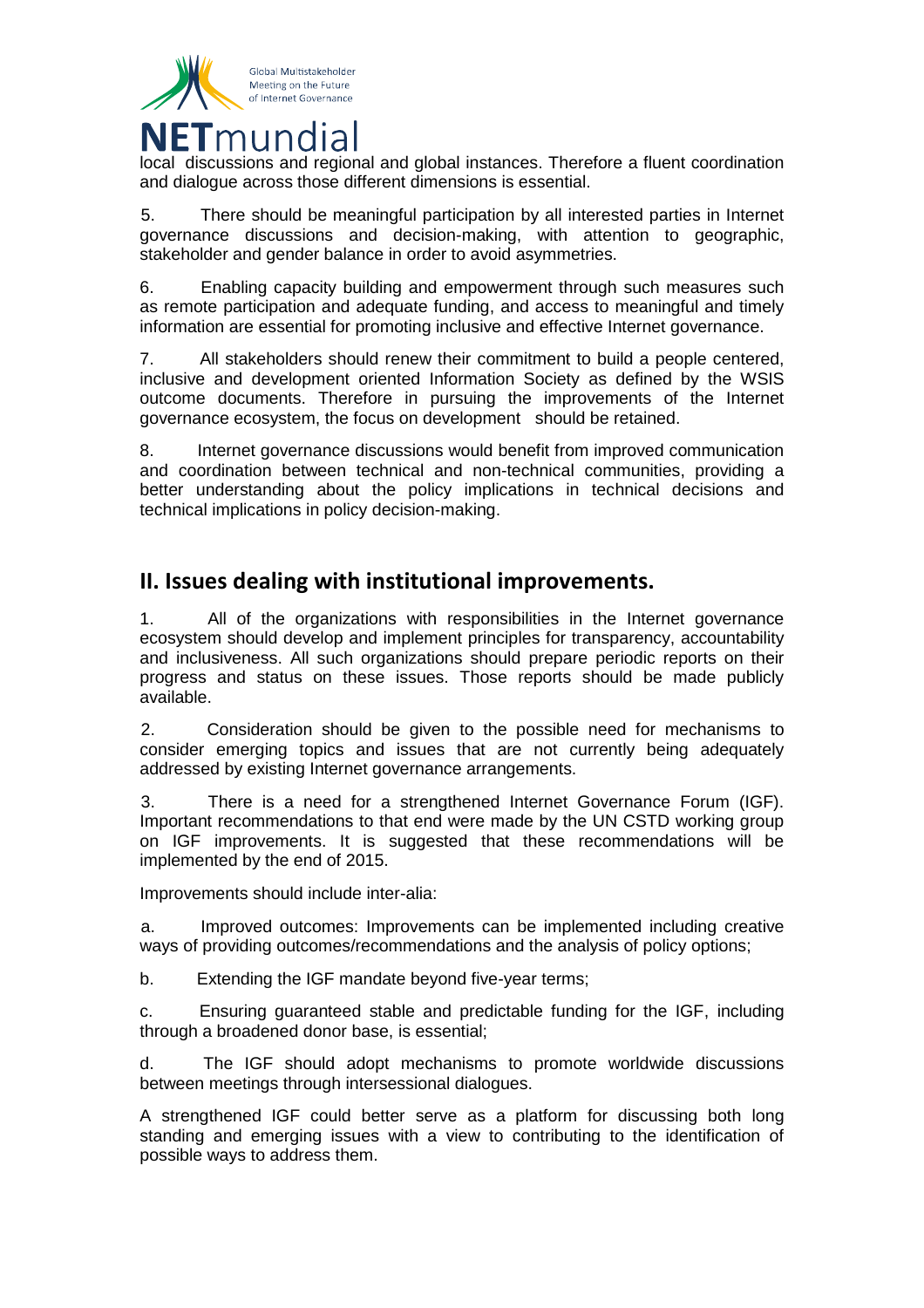

4. There should be adequate communication and coordination among existing forums, task forces and organizations of the Internet governance ecosystem. Periodic reports, formal liaisons and timely feedbacks are examples of mechanisms that could be implemented to that end. It would be recommendable to analyze the option of creating Internet governance coordination tools to perform on-going monitoring, analysis, and information-sharing functions.

5. In the follow up to the recent and welcomed announcement of US Government with regard to its intent to transition the stewardship of IANA functions, the discussion about mechanisms for guaranteeing the transparency and accountability of those functions after the US Government role ends, has to take place through an open process with the participation of all stakeholders extending beyond the ICANN community.

The IANA functions are currently performed under policies developed in processes hosted by several organizations and forums. Any adopted mechanism should protect the bottom up, open and participatory nature of those policy development processes and ensure the stability and resilience of the Internet. It is desirable to discuss the adequate relation between the policy and operational aspects.

This transition should be conducted thoughtfully with a focus on maintaining the security and stability of the Internet, empowering the principle of equal participation among all stakeholder groups and striving towards a completed transition by September 2015.

6. It is expected that the process of globalization of ICANN speeds up leading to a truly international and global organization serving the public interest with clearly implementable and verifiable accountability and transparency mechanisms that satisfy requirements from both internal stakeholders and the global community.

The active representation from all stakeholders in the ICANN structure from all regions is a key issue in the process of a successful globalization.

### **III. Issues dealing with specific Internet Governance topics**

1. Security and Stability

a. It is necessary to strengthen international cooperation on topics such as jurisdiction and law enforcement assistance to promote cybersecurity and prevent cybercrime. Discussions about those frameworks should be held in a multistakeholder manner.

b. Initiatives to improve cybersecurity and address digital security threats should involve appropriate collaboration among governments, private sector, civil society, academia and technical community. There are stakeholders that still need to become more involved with cybersecurity, for example, network operators and software developers.

c. There is room for new forums and initiatives. However, they should not duplicate, but add to current structures. All stakeholders should aim to leverage from and improve these already existing cybersecurity organizations. The experience accumulated by several of them demonstrates that, in order to be effective, any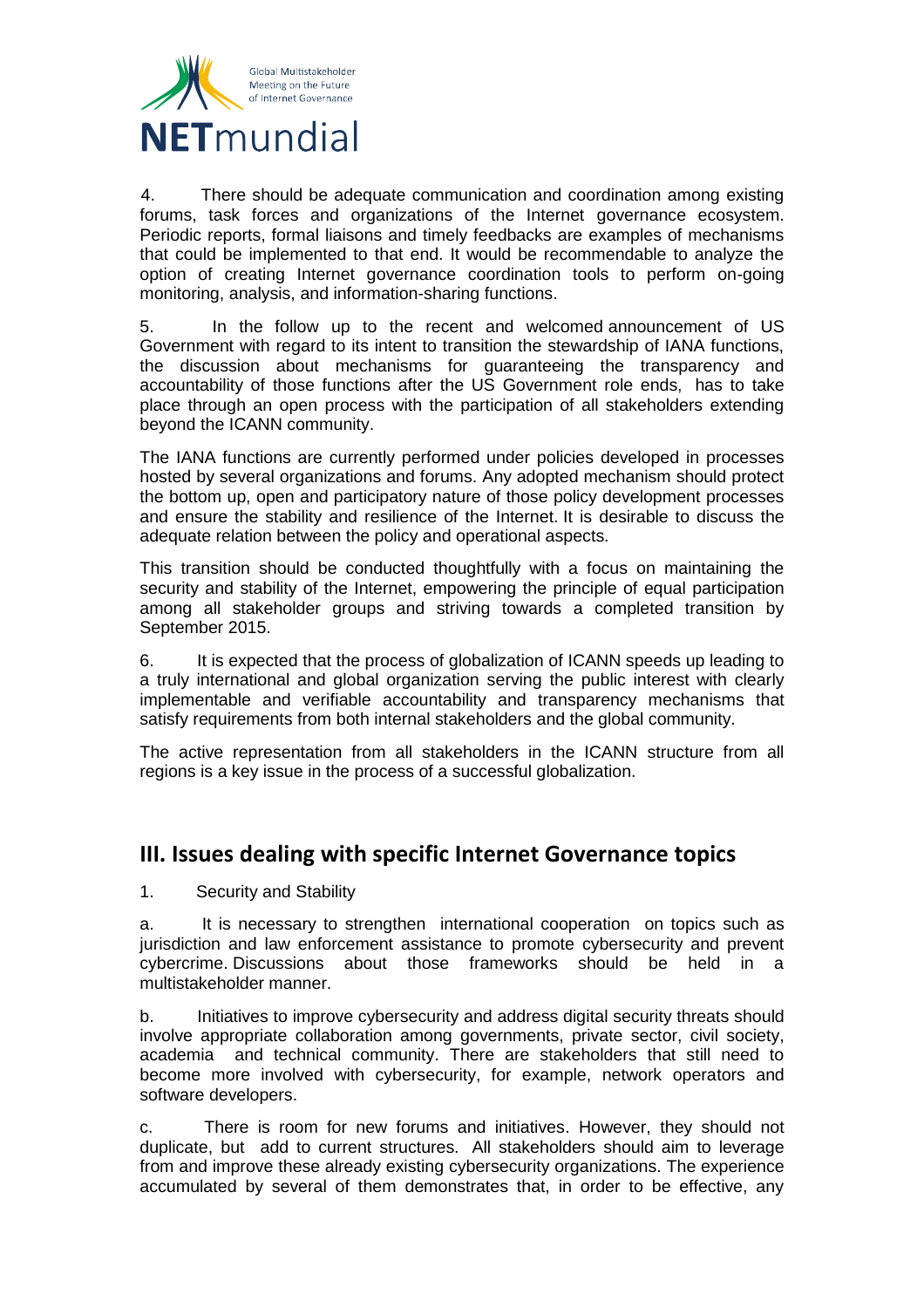

cybersecurity initiative depends on cooperation among different stakeholders, and it cannot be achieved via a single organization or structure.

2. Mass and arbitrary surveillance undermines trust in the Internet and trust in the Internet governance ecosystem. Collection and processing of personal data by state and non-state actors should be conducted in accordance with international human rights law. More dialogue is needed on this topic at the international level using forums like the Human Rights Council and IGF aiming to develop a common understanding on all the related aspects.

3. Capacity building and financing are key requirements to ensure that diverse stakeholders have an opportunity for more than nominal participation, but in fact gain the knowhow and the resources for effective participation. Capacity building is important to support the emergence of true multistakeholder communities, especially in those regions where the participation of some stakeholder groups needs to be further strengthened.

## **IV. Points to be further discussed beyond NETmundial:**

Several contributions to NETmundial identified the following non-exhaustive list of points that need better understanding and further discussion in appropriate fora:

- Different roles and responsibilities of stakeholders in Internet governance, including the meaning and application of equal footing.
- Jurisdiction issues and how they relate to Internet governance.
- Benchmarking systems and related indicators regarding the application of Internet governance principles.
- Net neutrality: there were very productive and important discussions about the issue of net neutrality at NETmundial, with diverging views as to whether or not to include the specific term as a principle in the outcomes. The principles do include concepts of an Open Internet and individual rights to freedom of expression and information. It is important that we continue the discussion of the Open Internet including how to enable freedom of expression, competition, consumer choice, meaningful transparency and appropriate network management and recommend that this be addressed at forums such as the next IGF.

### **V. Way Forward**

All the organizations, forums and processes of the Internet governance ecosystem are encouraged to take into account the outcomes of NETmundial.

It is expected that the NETmundial findings and outcomes will feed into other processes and forums, such as the post 2015 development agenda process, WSIS+10, IGF, and all Internet governance discussions held in different organizations and bodies at all levels.

The follow up and future discussions of topics listed in this document should inform work convened by existing entities or bodies. They are invited to report on their works in major Internet governance meetings.